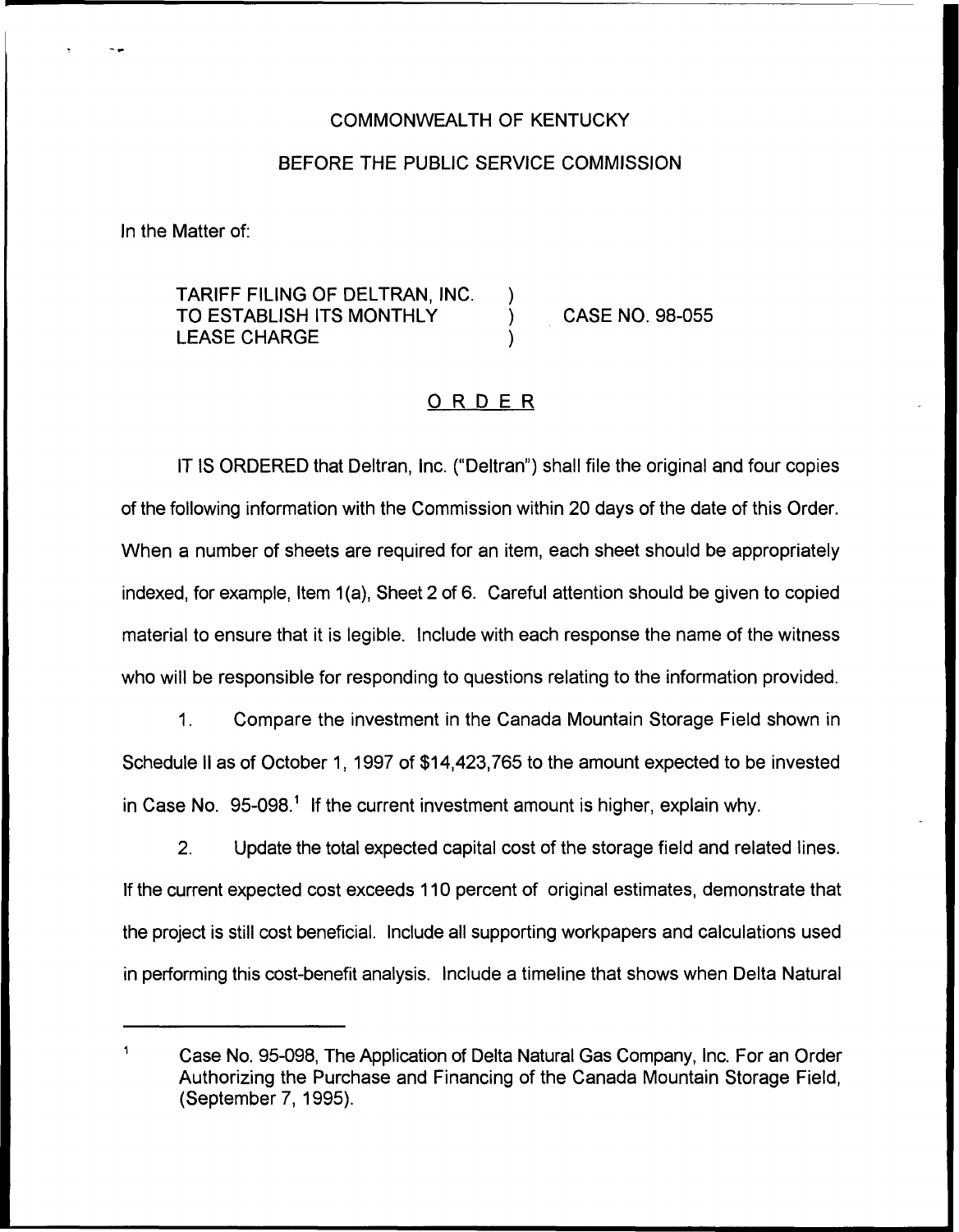Gas Company Inc. ("Delta") will reflect reduced costs in its Gas Cost Adjustment ("GCA") filings from using this storage field.

3. a. Did withdrawal of storage volumes begin on November 1, 1997, as contemplated in Deltran's Canada Mountain Storage Field PSC Annual Report filed August 28, 1997?

b. If no, explain why not.

c. If yes, provide the total monthly volumes of withdrawals from November 1997 through January 1998 (when available).

4. a. State the actual annual gas cost savings that Delta has already achieved through its use of the Canada Mountain Storage Field and the associated Delta lease.

b. State the expected annual cost savings which Delta expects to achieve from its use of the Canada Mountain Storage Field and the associated Delta lease.

5. When will Delta need the gas stored in the Canada Mountain Storage Field to replace volumes currently purchased from Wiser Oil?

6. a. Explain the \$6,230,655 in Recoverable Natural Gas referred to on Schedule II of Deltran's calculation of lease charge.

b. What is Recoverable Natural Gas?

c. How does Recoverable Natural Gas differ from Nonrecoverable Natural Gas as set out in Schedule II?

d. Why has Deltran's investment in Recoverable Natural Gas increased to its current level?

 $-2-$